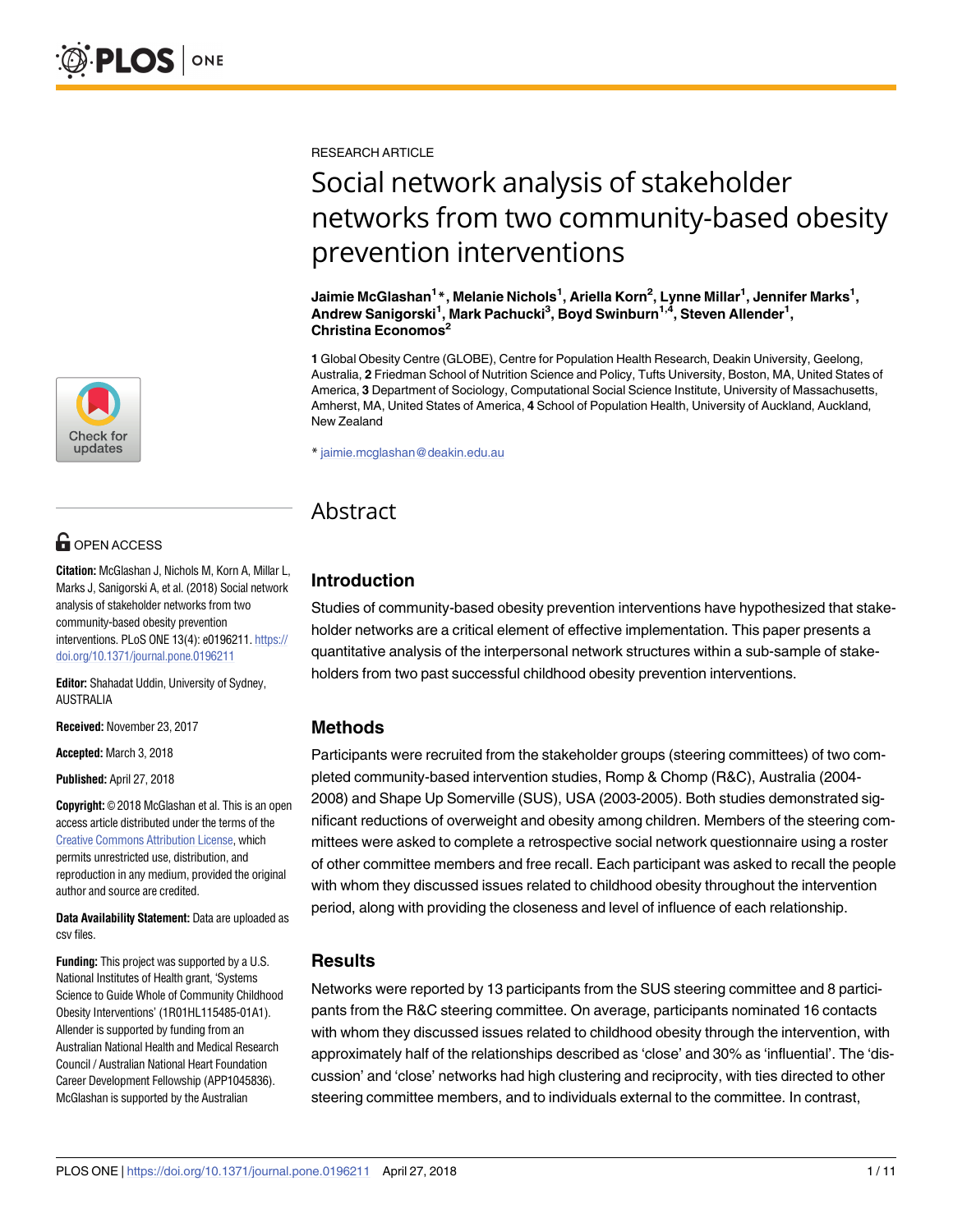<span id="page-1-0"></span>

Government Research Training Program Scholarship.

**Competing interests:** The authors have declared that no competing interests exist.

influential ties were more prominently directed internal to the steering committee, with higher network centralization, lower reciprocity and lower clustering.

## **Discussion and conclusion**

Social network analysis provides a method to evaluate the ties within steering committees of community-based obesity prevention interventions. In this study, the network characteristics between a sub-set of stakeholders appeared to be supportive of diffused communication. Future work should prospectively examine stakeholder network structures in a heterogeneous sample of community-based interventions to identify elements most strongly associated with intervention effectiveness.

# **Introduction**

The drivers of obesity are inherently complex and prevention has proven challenging in the past, yet key examples of success exist and are important to learn from. Community-based, whole-of-system interventions represent a promising approach to preventing childhood obe-sity [\[1](#page-9-0)]. These interventions target multiple factors across multiple settings, in order to achieve system-wide, sustainable change [\[2\]](#page-9-0). Several community-based interventions (CBIs) have achieved significant reduction in the body mass index (BMI) of children [\[1\]](#page-9-0).

Common to the design and implementation of a number of obesity prevention CBIs has been a core community or stakeholder group [[3\]](#page-9-0). These leadership groups (known by many names but often as a 'steering committee' (SC)) comprise stakeholders from diverse organizations and sectors, who collaborate to design and implement interventions [\[4\]](#page-9-0). SC members are typically identified by their engagement and capacity to impact a problem within their role in a community or organization, such as those from schools, health services or government sectors [\[5\]](#page-9-0). SCs work to achieve effective implementation via community outreach, engagement and building public will [\[6\]](#page-9-0). Engagement and teamwork of SC members across community networks appear critical to diffuse an intervention, in order to achieve to system-wide change [\[7](#page-9-0)]. SCs comprising influential community members or 'champions' have been an integral component of successful obesity prevention CBIs, along with the partnerships and relationships developed [[8](#page-9-0)]. Empirical measurement of SC network strength and how their structure may foster diffusion is lacking. Quantifying these SC networks might assist to explain heterogeneity in intervention results, and could be important diagnostics for communities to increase the intervention's effectiveness.

Social network analysis (SNA) provides methods to quantify the structure of relationships among individuals [[9\]](#page-9-0). Recent work has applied network analysis techniques to explore stakeholder networks in child nutrition programs [\[10\]](#page-9-0), and at a community-level to evaluate the collaboration among local community groups [[11](#page-10-0)]. A gap remains to retrospectively quantify SC networks from community-based childhood obesity prevention interventions. Such results may provide important insight into the relationships and operation of SC groups within a community and inform more effective implementation [[12](#page-10-0)].

The Shape Up Somerville (SUS) [\[13\]](#page-10-0) and Romp & Chomp (R&C) [[14](#page-10-0)] CBIs resulted in significant reduction in BMI z-score for children in the intervention areas. Both SUS and R&C investigators retrospectively hypothesized that the SC networks comprising strong partnerships and engagement of community stakeholders were key contributors to the interventions' results [\[8](#page-9-0)] [\[15\]](#page-10-0) [[16](#page-10-0)].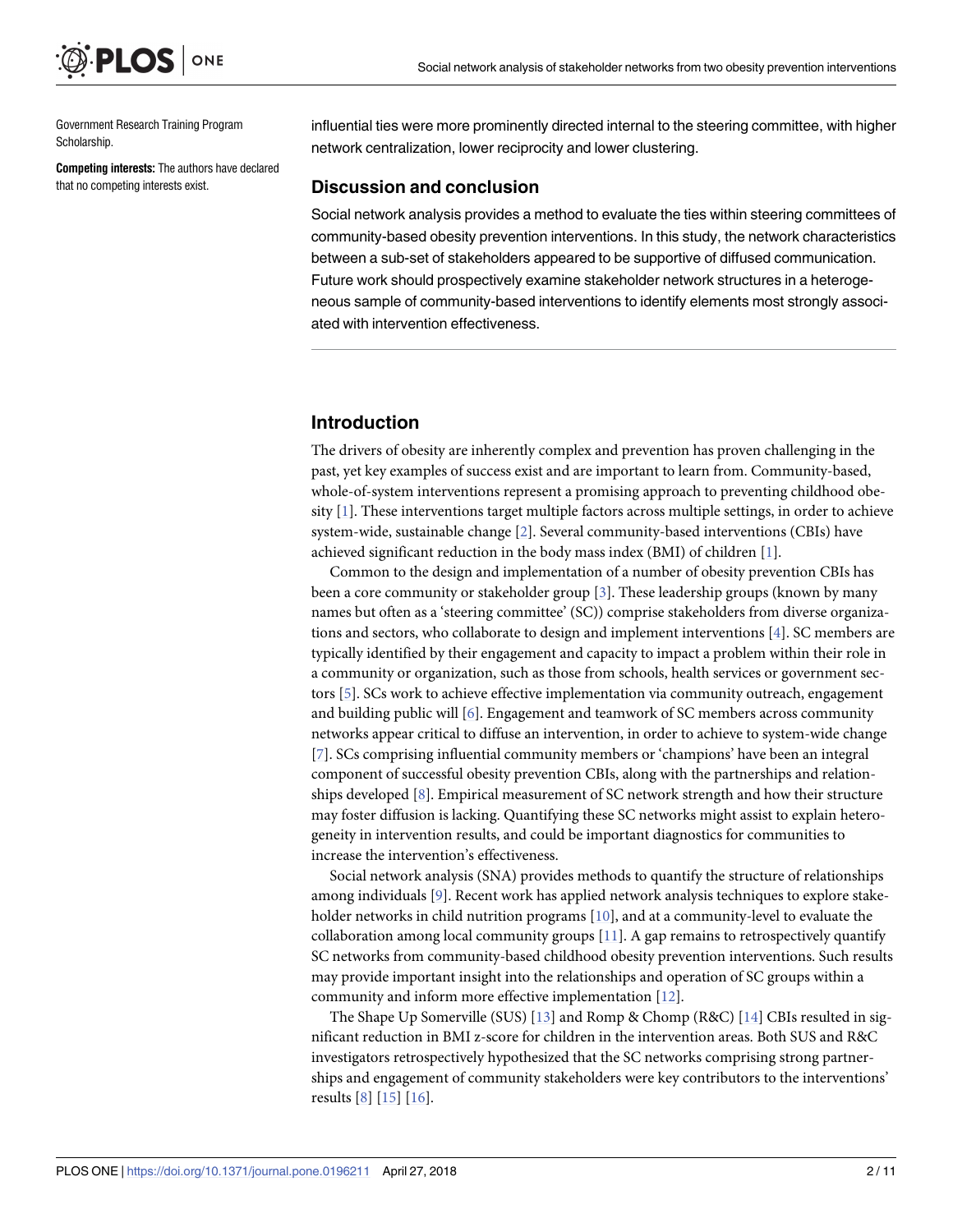<span id="page-2-0"></span>SUS (2003-2005) was a community-based environmental change intervention in Somerville, MA, USA that targeted the school, home and community settings of early elementary school children [[13](#page-10-0)]. The SC included individuals from schools, food service, community organizations, academia and local health leaders. The 'on-going group cohesion and consistent leadership' were regarded as the most critical factors of the intervention for the effectiveness of the intervention [[15](#page-10-0)].

R&C (2004-2008) used a community capacity building approach to improve healthy eating and active play among 12,000 children aged 0 to 5 years in Geelong, Australia [\[14\]](#page-10-0). The intervention consisted of multiple changes to environments in early-childhood care and educational settings. It was led by a SC with representation from local government, early childhood settings, health services and academia. R&C stakeholders documented their perceptions of what contributed to the intervention's positive results, reporting that partnerships and relationships were a critical factor of success; for example, engagement of major community stakeholders [\[16\]](#page-10-0).

Analysis of the stakeholder networks that played a key role in the design and implementation of these successful interventions may provide insight into the types of relationships and network structures that supported the implementation and dissemination of intervention activities. The objective of this study was to use social network analysis to retrospectively analyze the structure of the networks present within the SCs of two successful childhood obesity CBIs (SUS and R&C).

# **Materials and methods**

#### **Data collection and network definition**

Data used in this analysis were collected to inform a larger study: Childhood Obesity Modeling for Prevention And Community Transformation (COMPACT), which aims to apply the principles of systems science to understand community-based childhood obesity interventions [\[17\]](#page-10-0). Members from both SUS and R&C SCs were invited in 2015 to complete an online survey administered via Qualtrics (Qualtrics, Provo, UT). The study was approved by the Deakin University Human Ethics Advisory Group and the Tufts University Institutional Review Board. Individuals documented in reports and meeting minutes as committee members were eligible participants. Eligible participants were initially contacted to provide informed written consent to being named in the social network survey, and were then sent a survey invitation.

The survey tool used was developed to evaluate stakeholder knowledge and engagement and to elicit social network data from SCs [[7\]](#page-9-0). The survey incorporated a set of questions to assess the presence and nature of professional relationships ('social ties') in the SC members' networks, as they related to childhood obesity prevention in their community.

Participants reported demographic information including gender, affiliation and level of education. To aid recall, contextual information at the time to which the survey refers (political leaders and other local cultural references) was given to prompt the respondent to locate their thinking to the time of the intervention. Along with this, participants were first asked to reflect on the time of the intervention, and write a short description of where they were working, living and any other information regarding their life during that time (these responses were not retained as part of the survey data).

The social network survey asked participants to name up to 20 people with whom they "*discussed issues related to early childhood obesity*" during the intervention; all people identified by this prompt were included in the 'discussion' networks—the broadest network definition. Participants could nominate fellow members of the SC, or other contacts external to the committee. Names were generated retrospectively using free recall, supplemented by prompts from a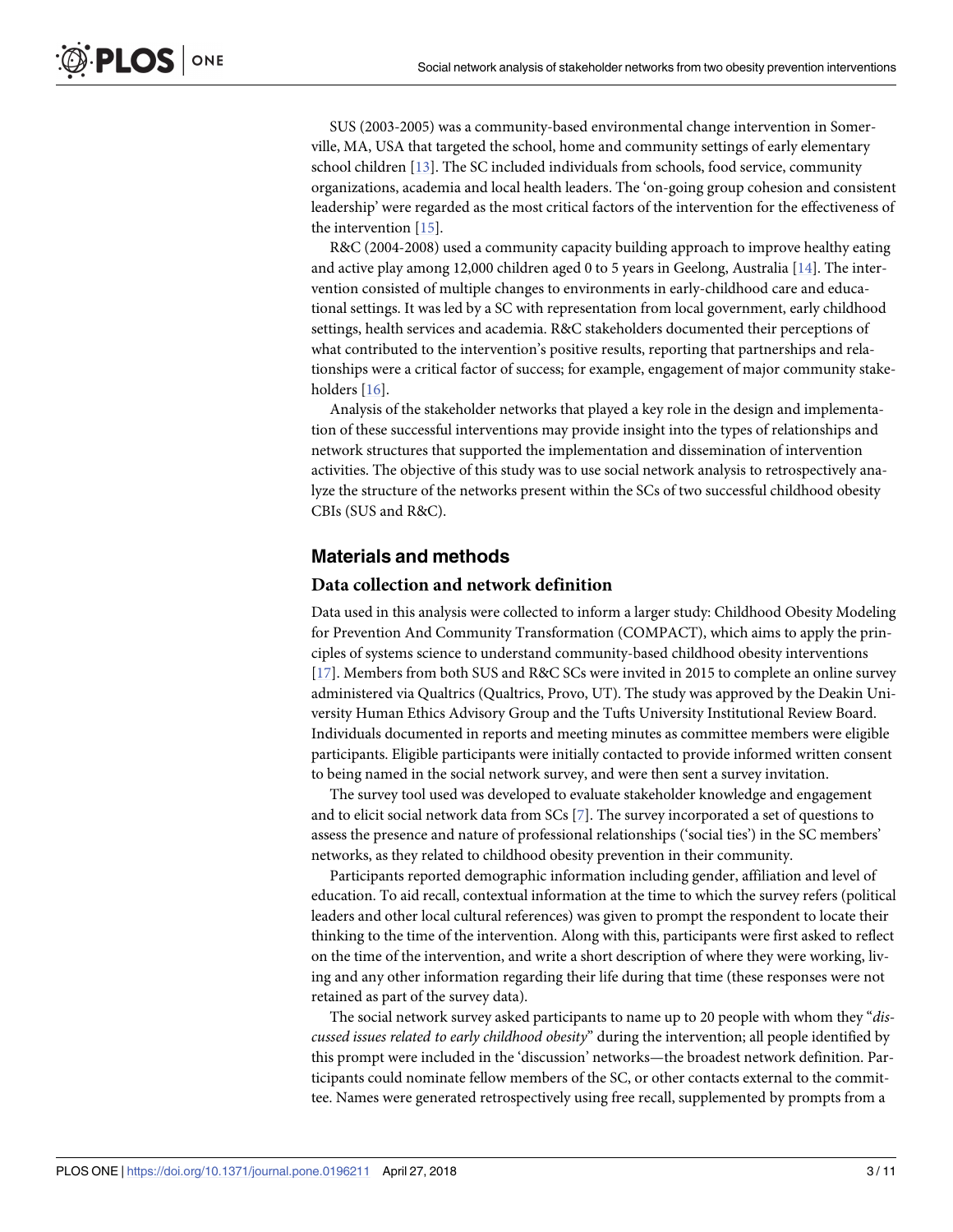<span id="page-3-0"></span>roster of consenting SC participants to aid memory. For each 'discussion' tie, participants were asked how 'close' they felt the relationship was on a scale from 1 (not close) to 5 (very close). Relationships identified as 4 (close) or 5 (very close) on the Likert scale were used to form the 'close' network. Participants were then asked to identify which relationships they found most influential in shaping their understanding of childhood obesity during the years of the intervention. Relationships nominated in this question (as a binary attribute) were used to generate the 'influence' networks.

Survey participants, along with all nominated individuals identified in the survey were represented as nodes in the network. Relationships identified between nodes were defined as ties. 'Discussion', 'influence' and 'close' networks were constructed based on the dyadic covariates related to the relationship classification questions.

#### **Analysis**

The networks were analyzed using social network analysis to provide a set of measures to describe the formation of ties within the SC. Analysis of 'discussion', 'influence' and 'close' networks include calculation of: the number of ties; average number of ties nominated per participant (out-degree); and the percent of ties external to the SC compared to the percent of ties within the SC. These measures were then compared across the three types of networks in each CBI to assess similarity between different types of ties. We used graph correlation methods to assess the extent of comparability between the networks. Visual representations of these networks were also produced with fixed node positions to allow comparative visualization between networks.

Among survey participants only, network density, reciprocity of ties, clustering coefficients and centralization were calculated. Network density measures the ties identified within the SC network, as a proportion of the maximum number of potential ties between network members. Reciprocity of ties is the percentage of symmetrical relationships, where two respondents nominate each other for the same type of relationship. The clustering coefficient measures the tendency for a network to form 'groups of 3' and is representative of cohesion among group members [[18](#page-10-0)]. In-degree centralization measures the extent to which an individual dominates the network (high centralization), or if relationships are more evenly dispersed through the network (low). Network data were visualized using Gephi [\[19\]](#page-10-0) and analyzed using igraph [\[20\]](#page-10-0), a package for R.

## **Results**

Response rate and network member classification information is shown in Table 1. There were 25 identified SC members from SUS. Of these, 15 consented and thus were named in the survey roster and invited to complete the survey, and 13 completed the survey. In the resulting networks, 19 members (76%) of the SC were included, along with an additional 80 individuals

| Table 1. Pour types in the shape Up somet vine (SUS) and Komp & Chomp (K&C) discussion networks. |            |     |  |  |
|--------------------------------------------------------------------------------------------------|------------|-----|--|--|
| <b>Node Classification</b>                                                                       | <b>SUS</b> | R&C |  |  |
| SC respondents (blue)                                                                            | 13         |     |  |  |
| Non-respondent<br>consenting SC members (white)                                                  |            |     |  |  |
| Non-respondent<br>non-consenting SC members (grey)                                               |            | 10  |  |  |
| External to SC (red)                                                                             | 80         | 32  |  |  |
| Total                                                                                            | 99         | 54  |  |  |
|                                                                                                  |            |     |  |  |

**Table 1. Node types in the Shape Up Somerville (SUS) and Romp & Chomp (R&C) discussion networks.**

<https://doi.org/10.1371/journal.pone.0196211.t001>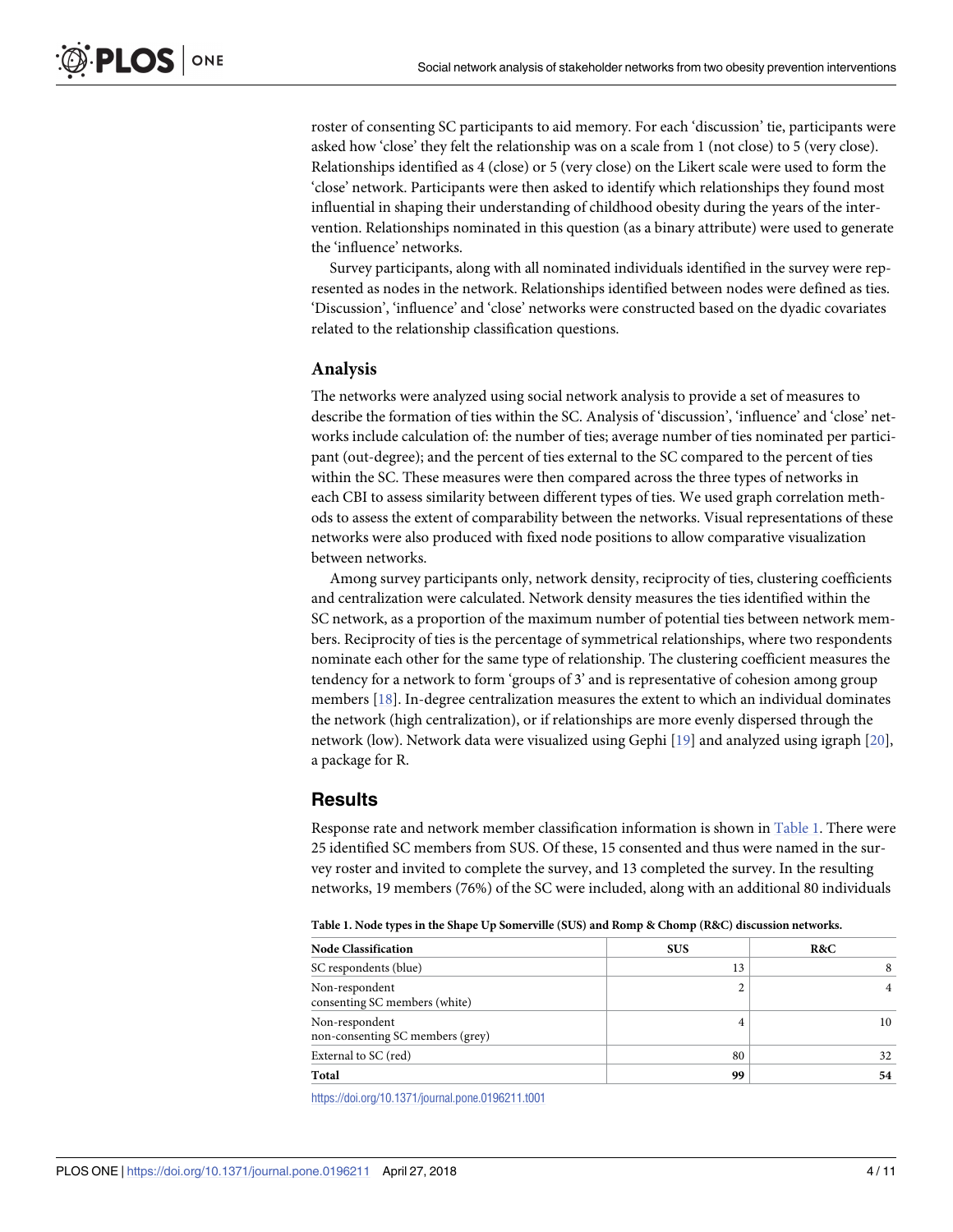|                                          | <b>SUS</b><br>$N(\%)$    | R&C<br>$N(\%)$           |  |
|------------------------------------------|--------------------------|--------------------------|--|
| Female                                   | 11(84.6)                 | 5(62.5)                  |  |
| <b>Group Affiliation</b>                 |                          |                          |  |
| University                               | 4(30.8)                  | 5(62.5)                  |  |
| Community-based organization             | 4(30.8)                  | 1(12.5)                  |  |
| School administrator                     | 1(7.7)                   | $\overline{\phantom{0}}$ |  |
| After school programs                    | 2(15.4)                  | ٠                        |  |
| Local health department                  | 2(15.4)                  | ۰                        |  |
| Local government                         | $\overline{\phantom{a}}$ | 2(25.0)                  |  |
| Education                                |                          |                          |  |
| Diploma or Associate's degree            | $\overline{\phantom{a}}$ | 1(12.5)                  |  |
| Bachelor's degree                        | 3(23.1)                  | 3(37.5)                  |  |
| Graduate certificate or graduate diploma | 1(7.7)                   | ٠                        |  |
| Master's degree                          | 8(61.5)                  | ٠                        |  |
| Doctorate                                | 1(7.7)                   | 8(50.0)                  |  |

<span id="page-4-0"></span>**Table 2. Demographics and affiliation information of survey participants from Shape Up Somerville (SUS) and Romp & Chomp (R&C).**

<https://doi.org/10.1371/journal.pone.0196211.t002>

external to the SC. Of the 22 SC members identified from R&C records, 12 were able to be contacted and 8 participated. In the network data gathered from R&C, all 22 SC members (100%) appeared in the network along with 32 individuals external to the SC.

Participant demographic information is shown in Table 2. The respondents from R&C were predominantly affiliated with a university (62.5%) and half had a doctorate degree. For the SUS respondents, the most common group affiliations were university (30.8%) and community organizations (30.8%), majority had a masters degree (61.5%), with one respondent having a doctorate degree.

[Fig](#page-5-0) 1 shows the (a) 'discussion', (b) 'influence' and (c) 'close' networks for both SUS and R&C. Survey respondents are represented by blue nodes, non-respondent but consenting SC members are white nodes, non-consenting members are grey nodes and other nominated contacts external to the SC are red nodes. When asked to identify people with whom they discussed childhood obesity ('discussion' networks), the SUS SC identified 218 relationships among 99 individuals in total ([Table](#page-6-0) 3). Of these, 125 ties (57%) were directed to other members of the SC ([Fig](#page-5-0) 1: blue, grey and white nodes), and 93 (43%) ties were to people outside the SC ([Fig](#page-5-0) 1: red nodes). In the R&C network, a total of 126 discussion ties were identified among 54 individuals, with 90 ties (71%) to members within the SC and 36 (29%) to external contacts.

On average, survey respondents nominated approximately 16 people with whom they discussed issues related to childhood obesity (average out-degree SUS = 16.8; R&C = 15.8) [\(Table](#page-6-0) 3). Discussion ties were highly reciprocated between respondents (SUS = 73%;  $R&C = 81\%$ , as discussion is typically a mutual activity, along with high global clustering (SUS = 0.75; R&C = 0.91), a measure of network cohesion. Centralization was higher in SUS (0.34) reflecting a higher dominance of discussion ties directed to an individual in the network compared to R&C (0.11), where discussion was more evenly dispersed.

Approximately 30% of ties were labelled as influential ( $SUS = 28.9$ %;  $R&C = 29.4$ %), with SC members identifying five influential relationships on average (out-degree SUS = 4.8;  $R\&C = 4.6$ ) ([Fig](#page-5-0) 1b). Influential relationships were more likely to be directed to other SC members ( $SUS = 81.0\%$ ;  $R&C = 86.5\%$ ), than external to the SC. Analyzing the relationships among survey participants, reciprocity was lowest in influence networks (36.4%; 52.2%), meaning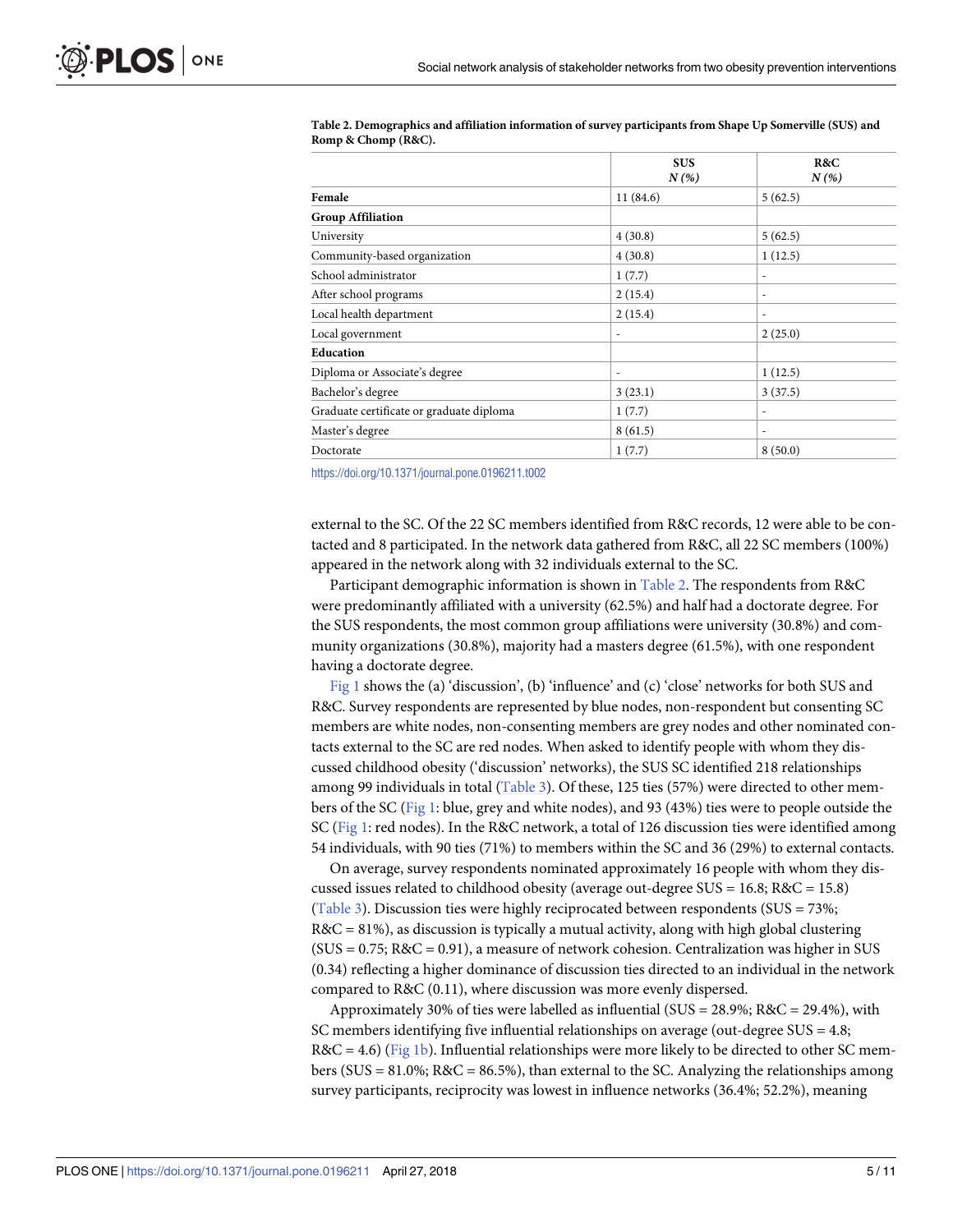



<https://doi.org/10.1371/journal.pone.0196211.g001>

there was a lower likelihood that any pair of participants would both label each other as influential. The influence networks had the highest centralization for both SUS and R&C, meaning that influential advice was likely sought from a single member. This property was more prominent in the SUS influence network, where a single SC member received substantially higher influence ties than others (centralization = 0.62).

In both SUS and R&C, over half of the ties were described as 'close' or 'very close' relationships (SUS = 56.0%; R&C = 52.3%) (Fig 1c). In contrast to the influential relationships, close relationships were not more substantially directed internal to the SC (SUS = 56.6%;

<span id="page-5-0"></span>PLOS ONE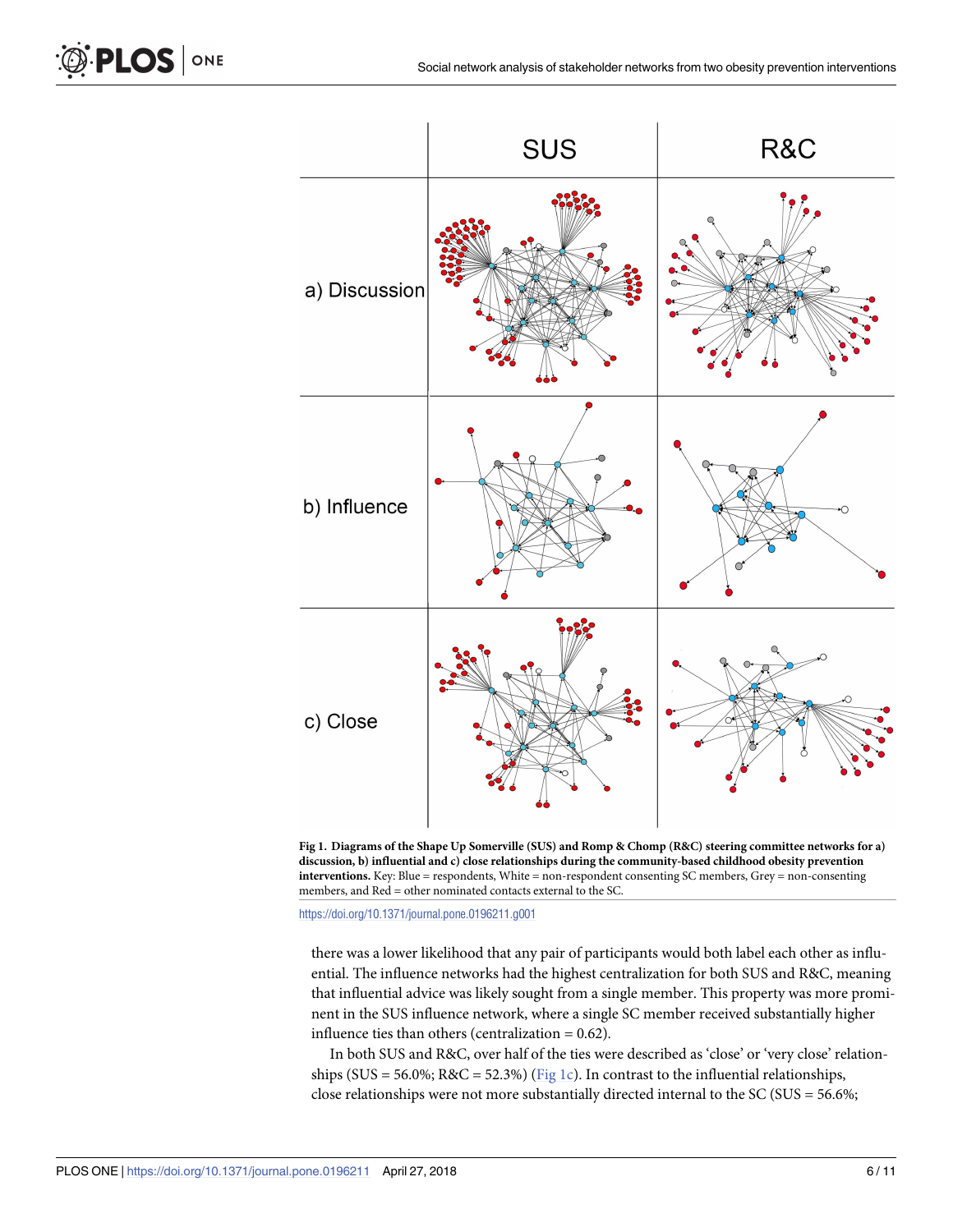|                                 | Shape Up Somerville (SUS) |            |             | Romp & Chomp (R&C) |              |            |  |
|---------------------------------|---------------------------|------------|-------------|--------------------|--------------|------------|--|
|                                 | <b>Discussion</b>         | Influence  | Close       | <b>Discussion</b>  | Influence    | Close      |  |
| Ties $(n, %)$                   | 218 (100%)                | 63 (28.9%) | 122 (56.0%) | 126 (100%)         | $37(29.4\%)$ | 66 (52.3%) |  |
| <b>Average Out-Degree</b>       | 16.8                      | 4.8        | 9.4         | 15.8               | 4.6          | 8.3        |  |
| Within $SC(%)$                  | 57.3%                     | 81.0%      | 56.6%       | 71.4%              | 86.5%        | 66.7%      |  |
| Density $1$                     | 0.58                      | 0.21       | 0.35        | 0.75               | 0.41         | 0.45       |  |
| Reciprocity $(\%)$ <sup>1</sup> | 73.3%                     | 36.4%      | 70.4%       | 81%                | 52.2%        | 80.0%      |  |
| Clustering (global)             | 0.75                      | 0.45       | 0.56        | 0.91               | 0.70         | 0.65       |  |
| Centralization <sup>1</sup>     | 0.34                      | 0.62       | 0.40        | 0.11               | 0.30         | 0.27       |  |

#### <span id="page-6-0"></span>**[Table](#page-4-0) 3. Shape Up Somerville (SUS) and Romp and Chomp (R&C) steering committee network metrics.**

 $^1$  Calculated among respondents only (blue nodes in [Fig](#page-5-0) 1)

<https://doi.org/10.1371/journal.pone.0196211.t003>

Table 4. Graph correlation indices between discussion, influence and close networks between participants for both Shape Up Somerville (SUS) and Romp & Chomp **(R&C).**

| <b>SUS</b>        | <b>Discussion</b> | Influence | Close | R&C               | <b>Discussion</b> | Influence | Close                    |
|-------------------|-------------------|-----------|-------|-------------------|-------------------|-----------|--------------------------|
| <b>Discussion</b> | 1.00              |           |       | <b>Discussion</b> | 1.00              | $\sim$    | $\sim$                   |
| Influence         | 0.44              | 1.00      |       | Influence         | 0.48              | 1.00      | $\overline{\phantom{a}}$ |
| Close             | 0.62              | 0.58      | 1.00  | Close             | 0.52              | 0.35      | 1.00                     |

<https://doi.org/10.1371/journal.pone.0196211.t004>

R&C = 66.7%), with respondents reporting many close relationships outside of the SC group. Graph correlation indices showed that in both SUS and R&C, there was a high association between 'discussion' and 'close' ties. The correlation between 'influence' and 'close' networks were higher for SUS (similarity =  $0.58$ ) compared to R&C (0.35), indicating more alignment between influential and close relationships in the SUS SC (Table 4).

## **Discussion**

We sought to apply social network analysis to the stakeholder networks from two past childhood obesity prevention interventions. The two interventions both resulted in significant reduction of BMI-z in children, and had each included a steering committee that had been discussed as a contributor to success. The use of social network analysis quantified the structure and strengths of the interpersonal networks between stakeholder members during the intervention period. The subset of stakeholders from SUS and R&C reported similar network structures when asked to retrospectively consider their professional relationships regarding childhood obesity in their communities during the intervention. Although the interventions were designed independently and in different continents, the network structures tended to align and displayed properties such as high clustering and reciprocity.

Among the survey respondents, heterogeneity was observed in the types and structure of relationships. The difference observed between the 'close' and 'influential' networks (especially noticed in R&C), is not a rare occurrence and has been noted in other contexts, such as social networks within sporting clubs [\[21\]](#page-10-0). Relationships labelled as 'close', were distributed between other members of the SC, and contacts external to the committee. In contrast, over 80% of influential relationships were directed to SC members. One possible interpretation is that appropriate personnel for influencing the intervention were on the SCs, as community engagement depends on leaders having capacity and influence to facilitate effective intervention implementation [[6\]](#page-9-0).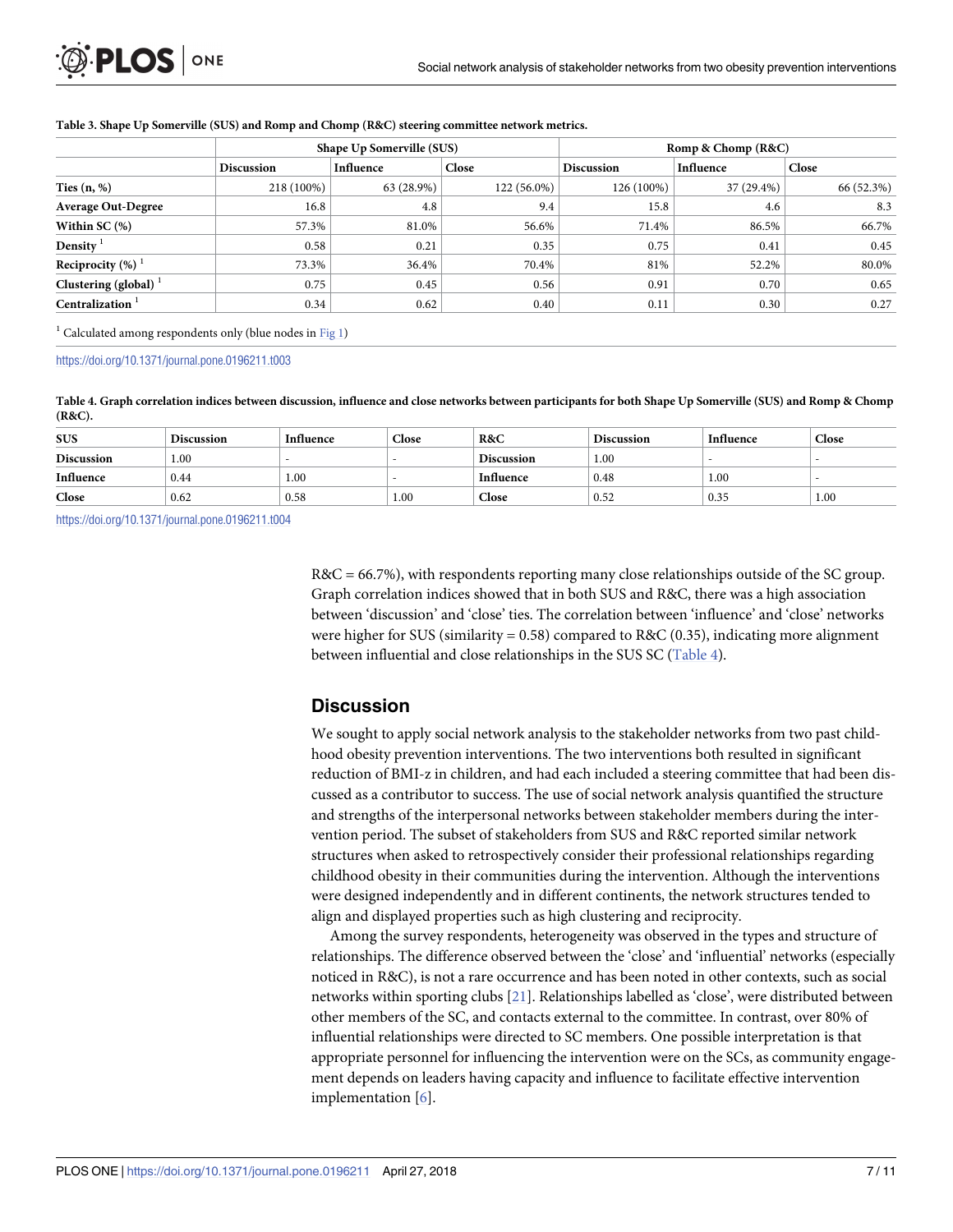<span id="page-7-0"></span>Measuring density of ties among SC members informs the proportion of realized discussion pathways in the committee. In the present study, the high network density shows substantial discussion around childhood obesity within the group, allowing greater pathways for flow of discussion compared with sparse networks [[22](#page-10-0)]. Although higher density can be an indication of a strong network, this should not be assumed [\[22\]](#page-10-0), as lower densities may be more effective for facilitating diffusion to broader networks [[23](#page-10-0)]. For example, a prior study in a political setting found that relationships expanding beyond the boundary of a central group were more critical than small dense networks for effective reach and collaboration in networks [[24](#page-10-0)]. Thus, the high density within the SC could potentially be a concern for broader diffusion, however, the presence of discussion and close ties external to the SC, should facilitate diffusion to broader parts of a network [\[25\]](#page-10-0). As these obesity prevention interventions are known to have been effective in terms of their community engagement, it is possible that this mix of influential leadership networks with close contacts externally supported program dissemination.

Centralization can be measured in SC networks to inform the level to which ties are either dispersed evenly throughout the group or directed to one or few highly centralized individuals. In the present study, high centralization was found in the SUS influence network. This can be interpreted as either a benefit or limitation to the network's efficiency. Highly centralized networks can be effective for information diffusion; however, overly centralized networks can reduce shared decision making and commitment of non-central members [[23](#page-10-0)]. A study comparing networks of organizations with a focus on promoting physical activity in Colombia and Brazil also found large differences in centralization, with concerns that the more centralized network faced 'additional barriers' for successful implementation [\[26\]](#page-10-0).

Centralization was lower in the R&C network, which should suggest more divested responsibility; however, this has been documented as a project challenge in empirical reports from R&C stakeholders showing frustration with 'unclear leadership and governance' [\[16\]](#page-10-0). This could be a result of changes to leadership structure during the project, such as the appointments of multiple project coordinators throughout the intervention period [\[27\]](#page-10-0).

Within the context of obesity prevention CBIs, high centralization of an individual could lead to high reliance on that member, making any effort susceptible to changes in that person's role, interest or capacity for prevention. This could result in lower shared decision making and limit sustainability if the individual does not have an ongoing role in the project beyond the funded intervention period. Therefore, it is suggested that future CBIs build contingencies into intervention design and SC formation where such potential barriers of over centralized or under centralized networks are acknowledged.

#### **Strengths and limitations**

A key strength of this study was analyzing social network data from two of the world's first successful childhood obesity interventions. Although studies have suggested the importance and strength of networks in an obesity CBI, this is one of the first to quantify the structure of leadership groups from successful interventions. However, it can not be concluded that the observed properties are responsible for the success of the intervention without more counter examples, assessed either retrospectively or prospectively.

Recall bias was a potential limitation due to the retrospective nature of the study. However, a retrospective study of comparable time frame in the context of childhood neighbourhood recall found results to be valid and reliable, with little evidence of recall bias [\[28\]](#page-10-0). Further, to attempt to minimize recall bias, contextual text was added to the survey (i.e. names of government leaders at the time and other cultural references), to allow respondents to localize the timing of relationships relative to then-current events.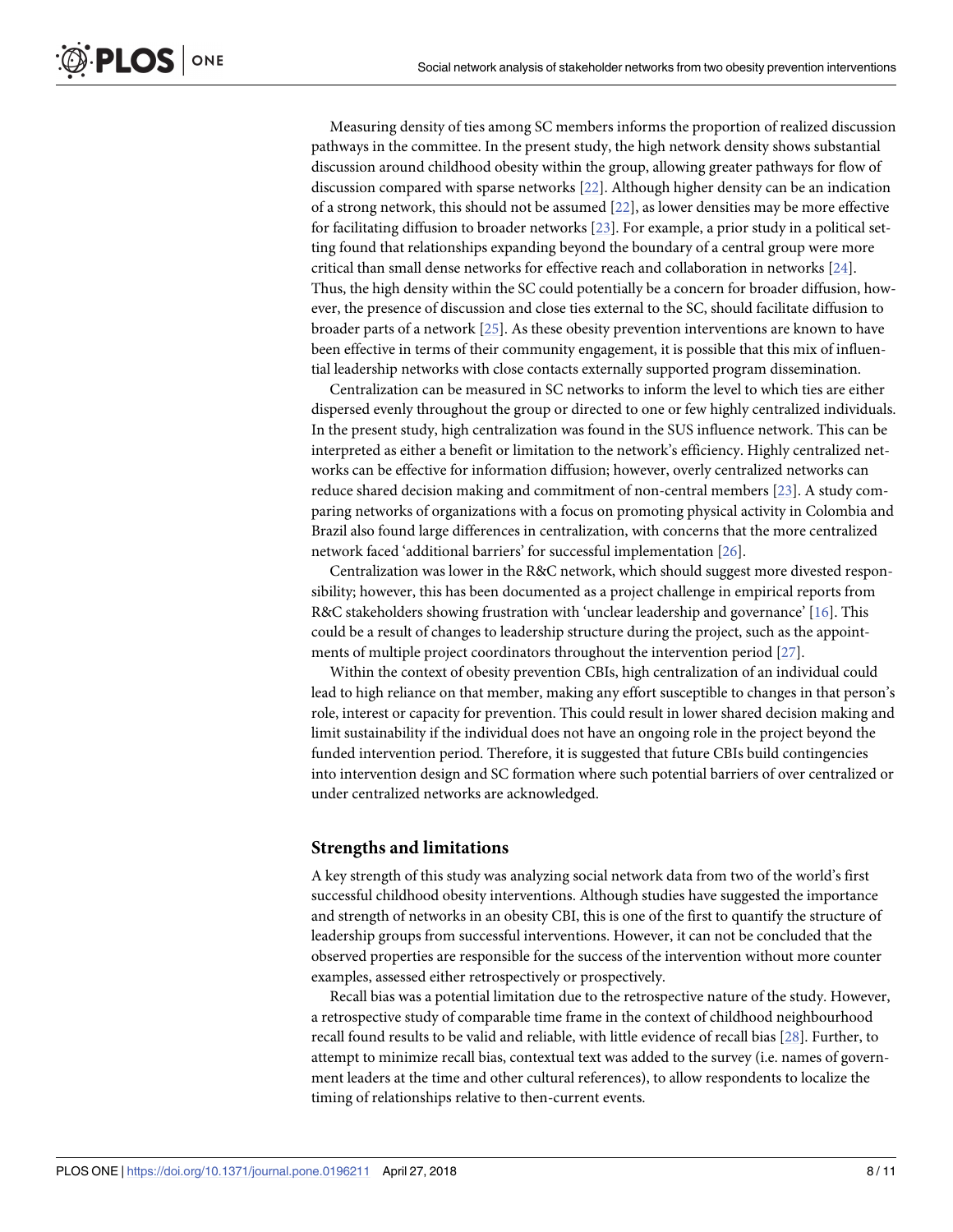It was not possible to obtain data from all SUS and R&C SC members (i.e., the 'complete networks') and hence the results are subject to missing data. However, although we could not analyze outgoing ties from non-respondents, the majority of individuals were still represented in the networks through incoming tie nominations (SUS = 76%, R&C = 100%). This meant we were still able to gain some insight regarding the types of networks that existed during the interventions between both respondents and non-respondents.

A large portion of the respondents from the R&C SC were affiliated with the same organization (a university), which could explain the higher percentage of discussion observed within the SC. This result also means SC members who were affiliated with other organizations may be under represented. The absence of non-respondent data may introduce potential bias as it may be that their place in the network led to them being hard to contact in retrospect. Alternately, the occurrence of missing data may be random due to staff turnover and changing contact details between the end of the intervention and the data collection period.

# **Questions for future work**

CBIs are complex and it is likely intervention success is influenced by, but does not solely depend on, the representation and structure of stakeholder groups. This study reported network characteristics that were present in two successful CBIs. Without larger samples of communities demonstrating heterogeneity of both network structure and intervention effectiveness we cannot make inference about cause and effect, though these generate good hypotheses for future work. Future work comprising retrospective analyses should explore this and include less effective or ineffective interventions to determine whether it can be concluded that network structure is related to success.

# **Implications for practice**

The analysis of intervention stakeholder networks allows description and comparison of the structure of different types of ties. In this study, discussion, influence and close relationships were analyzed from the networks of two successful childhood obesity interventions. The methods and results from this paper may assist with future CBIs by informing the recruitment of SCs and development of leadership networks in community-based obesity prevention interventions. Future CBI research should include similar analyses prospectively so that the evolution of networks can be captured in real time. These findings can then be used to inform and improve implementation.

# **Conclusion**

Social network analysis provided insight into the interactions between SC members in relation to childhood obesity throughout two interventions. Future work should prospectively examine network structure in a larger sample of communities to identify the elements of network structure most strongly associated with intervention effectiveness.

# **Supporting information**

**S1 [File.](http://www.plosone.org/article/fetchSingleRepresentation.action?uri=info:doi/10.1371/journal.pone.0196211.s001) Network data file.** (ZIP)

# **Acknowledgments**

This project was supported by a U.S. National Institutes of Health grant, 'Systems Science to Guide Whole of Community Childhood Obesity Interventions' (1R01HL115485-01A1). Allender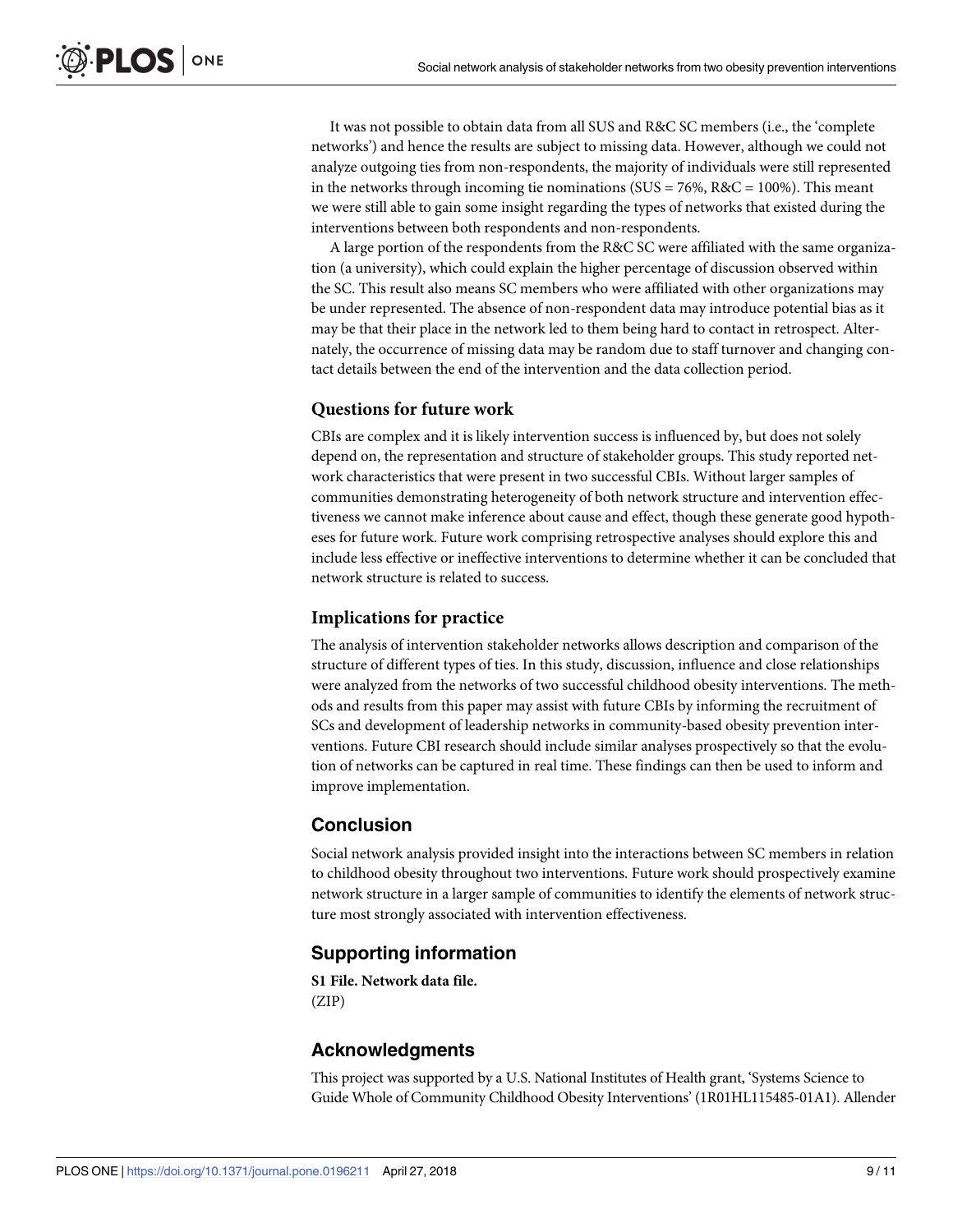<span id="page-9-0"></span>is supported by funding from an Australian National Health and Medical Research Council / Australian National Heart Foundation Career Development Fellowship (APP1045836). McGlashan is supported by the Australian Government Research Training Program Scholarship.

# **Author Contributions**

- **Conceptualization:** Jaimie McGlashan, Melanie Nichols, Ariella Korn, Lynne Millar, Jennifer Marks, Andrew Sanigorski, Mark Pachucki, Boyd Swinburn, Steven Allender, Christina Economos.
- **Data curation:** Melanie Nichols, Ariella Korn, Lynne Millar, Andrew Sanigorski, Steven Allender, Christina Economos.

**Formal analysis:** Jaimie McGlashan, Melanie Nichols, Mark Pachucki.

**Funding acquisition:** Boyd Swinburn, Christina Economos.

**Investigation:** Melanie Nichols, Ariella Korn, Mark Pachucki, Steven Allender.

**Methodology:** Jaimie McGlashan, Jennifer Marks, Mark Pachucki.

**Supervision:** Boyd Swinburn, Steven Allender, Christina Economos.

**Visualization:** Jaimie McGlashan.

**Writing – original draft:** Jaimie McGlashan, Melanie Nichols, Steven Allender.

**Writing – review & editing:** Jaimie McGlashan, Melanie Nichols, Ariella Korn, Lynne Millar, Jennifer Marks, Andrew Sanigorski, Mark Pachucki, Boyd Swinburn, Steven Allender, Christina Economos.

#### **References**

- **[1](#page-1-0).** Wolfenden L, Wyse R, Nichols M, Allender S, Millar L, McElduff P. A systematic review and meta-analysis of whole of community interventions to prevent excessive population weight gain. Preventive Medicine. 2014; 62:193–200. <https://doi.org/10.1016/j.ypmed.2014.01.031> PMID: [24518005](http://www.ncbi.nlm.nih.gov/pubmed/24518005)
- **[2](#page-1-0).** Gortmaker SL, Swinburn BA, Levy D, Carter R, Mabry PL, Finegood DT, et al. Changing the future of obesity: Science, policy, and action. The Lancet. 2011; 378(9793). [https://doi.org/10.1016/S0140-6736](https://doi.org/10.1016/S0140-6736(11)60815-5) [\(11\)60815-5](https://doi.org/10.1016/S0140-6736(11)60815-5)
- **[3](#page-1-0).** Pettman T, Bolton K, Love P, Waters E, Gill T, Whelan J, et al. A snapshot of the scope of obesity prevention practice in Australia. Health Promotion International. 2015; 31(3) p. 582–594. [https://doi.org/10.](https://doi.org/10.1093/heapro/dav024) [1093/heapro/dav024](https://doi.org/10.1093/heapro/dav024) PMID: [25920399](http://www.ncbi.nlm.nih.gov/pubmed/25920399)
- **[4](#page-1-0).** Borys JM, Le Bodo Y, Jebb SA, Seidell JC, Summerbell C, Richard D, et al. EPODE approach for childhood obesity prevention: Methods, progress and international development. Obesity Reviews. 2012; 13 (4):299–315. <https://doi.org/10.1111/j.1467-789X.2011.00950.x> PMID: [22106871](http://www.ncbi.nlm.nih.gov/pubmed/22106871)
- **[5](#page-1-0).** Allender S, Owen B, Kuhlberg J, Lowe J, Nagorcka-Smith P, Whelan J, et al. A Community Based Systems Diagram of Obesity Causes. PLoS ONE. 2015; 10(7). [https://doi.org/10.1371/journal.pone.](https://doi.org/10.1371/journal.pone.0129683) [0129683](https://doi.org/10.1371/journal.pone.0129683)
- **[6](#page-1-0).** Christens BD, Inzeo PT. Widening the view: situating collective impact among frameworks for community-led change. Community Development. 2015; 46(4):420–435. [https://doi.org/10.1080/15575330.](https://doi.org/10.1080/15575330.2015.1061680) [2015.1061680](https://doi.org/10.1080/15575330.2015.1061680)
- **[7](#page-1-0).** Korn A, Hennessy E, Tovar A, Hammond R, Kasman M, Allender S, et al. Development and testing of a novel instrument to assess Stakeholder-driven Community Diffusion of childhood obesity prevention efforts. (under review). 2018;.
- **[8](#page-1-0).** Economos CD, Curtatone JA. Shaping up Somerville: A community initiative in Massachusetts. Preventive Medicine. 2010; 50:S97–S98. <https://doi.org/10.1016/j.ypmed.2009.10.017> PMID: [19897065](http://www.ncbi.nlm.nih.gov/pubmed/19897065)
- **[9](#page-1-0).** Wasserman S, Faust K. Social network analysis: methods and applications; 1994. [https://doi.org/10.](https://doi.org/10.1017/CBO9780511815478) [1017/CBO9780511815478](https://doi.org/10.1017/CBO9780511815478)
- **[10](#page-1-0).** Uddin S, Mahmood H, Senarath U, Zahiruddin Q, Karn S, Rasheed S, et al. Analysis of stakeholders networks of infant and young child nutrition programmes in Sri Lanka, India, Nepal, Bangladesh and